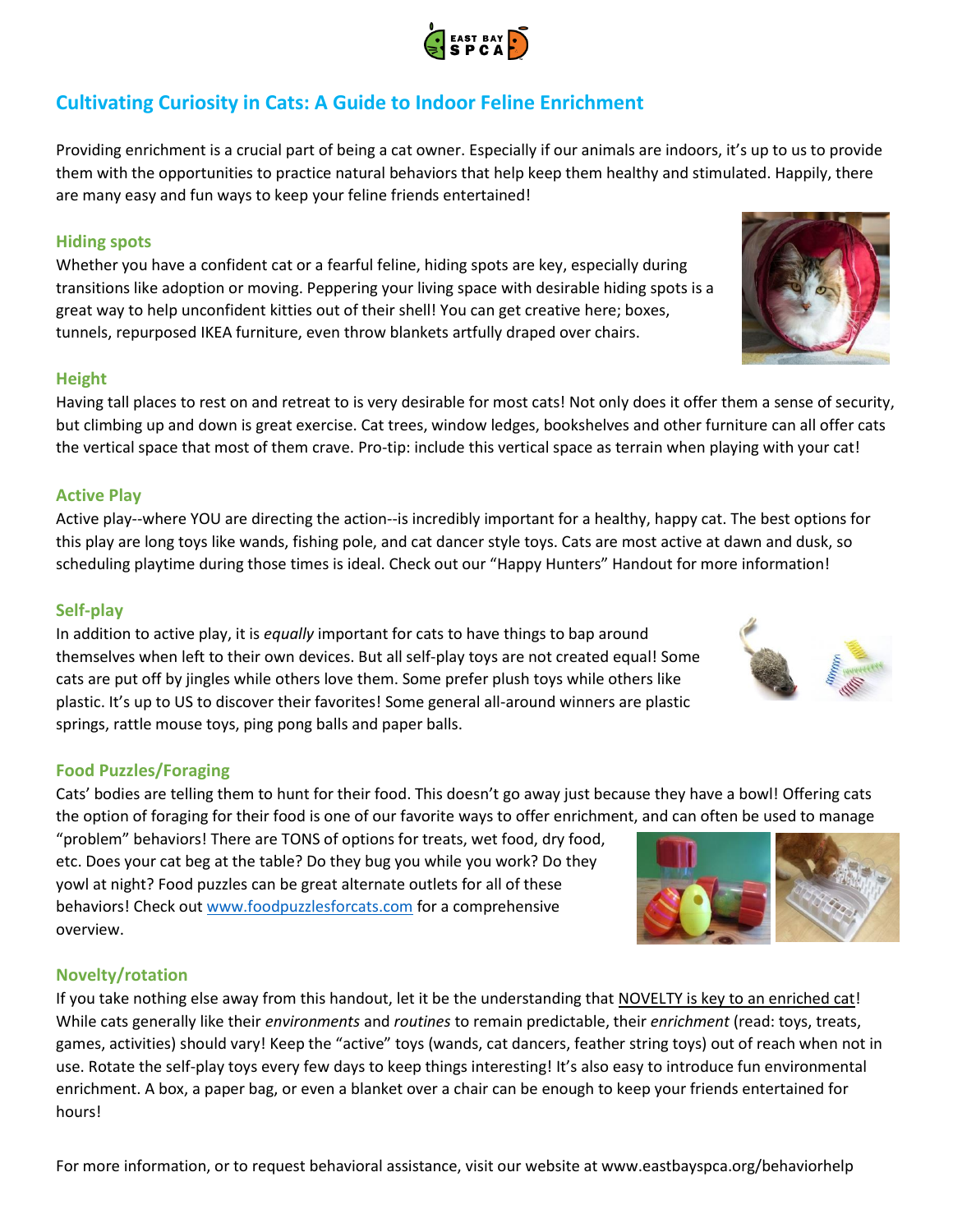

# **Preferences**

Many people profess that their cats "don't play." But play is an expression of hunting behavior, and ALL cats hunt. If your cat is not an enthusiastic player, chances are you haven't found their favorite "toy action combo" yet. Just like people, cats often have very specific tastes, in both treats AND toys. Check out our "Happy Hunters" Handout for an overview!

# **Catnip**

Did you know that about 1/3 of cats have no reaction to catnip at all? Catnip induces an excited or euphoric response and is considered safe for all cats (though kittens don't often react to it as strongly). However, catnip can cause over excited behavior to increase, such as nipping, grabbing, or biting, so should be used with care in energetic cats.

#### **Water**

It's well known that most cats don't like getting wet. However you can still use water as novel enrichment! Many cats enjoy drinking from sinks and cat fountains. You can try filling a container with water in the bathtub and floating items like ping pong balls or ice inside it for cats to bat at. This is especially nice on hot days!

#### **Heated beds**

Cats have a thermoneutral zone of between 86 and 97 degrees! That means the temperatures that we find most comfortable are usually almost 20 DEGREES TOO COLD for most cats. This usually explains why they are so quick to seek out our laps and laptops as sources of warmth! But heated cat beds can help enormously. They are also great tools if you want your cat to settle somewhere away from you, such as while you are working or at bedtime. Use care to choose bedding designed for pets—many regular heating pads get far too hot and are not designed to be left plugged in.

#### **DIY**

Enrichment doesn't have to break the bank! As anyone who has bought their cat an expensive item knows, sometimes they prefer the box! Anything paper based (boxes, cardboard, newspaper, paper packing material, etc.) is very easy to turn into an enrichment item. Long pieces of packing paper are a shelter favorite. See our extended guide below…the opportunities are endless!



# **Harness training**

Getting to explore areas outside their living space can be a wonderfully enriching outlet--for *some* cats! If your cat confidently explores things like visitors and novel objects, exploring the outdoors might be fun for them. But for some cats, access to unfamiliar areas with unfamiliar sounds, sights, and smells can be overwhelming and scary. Gauge your cat's readiness, and check out our Harness Training Handout!

# **Outdoor "Access": Windows, Catios, Bird Feeders, Etc.**

This is a great option for those cats that might be overwhelmed by harness training. Many cats enjoy having a controlled space that connects to the outdoors like a catio if their living space permits. Enabling easy window viewing through window seats and convenient furniture is desirable, and encouraging "cat TV" subjects like birds with an outdoor feeder or bird bath can provide hours of entertainment.

#### **Safety Tips**

- For DIY, paper, cardboard, and paper-based tapes only! Plastics and tin foil can be harmful if ingested.
- String only when supervised! Many cats will ingest string, which can cause serious health risks.
- Normal screens can present escape risks! We recommend using pet resistant screens for open windows.
- If your cat is young, be mindful of objects that could fall and injure them.
- Make sure that any house plants are cat safe, or out of reach!

For more information, or to request behavioral assistance, visit our website at www.eastbayspca.org/behaviorhelp